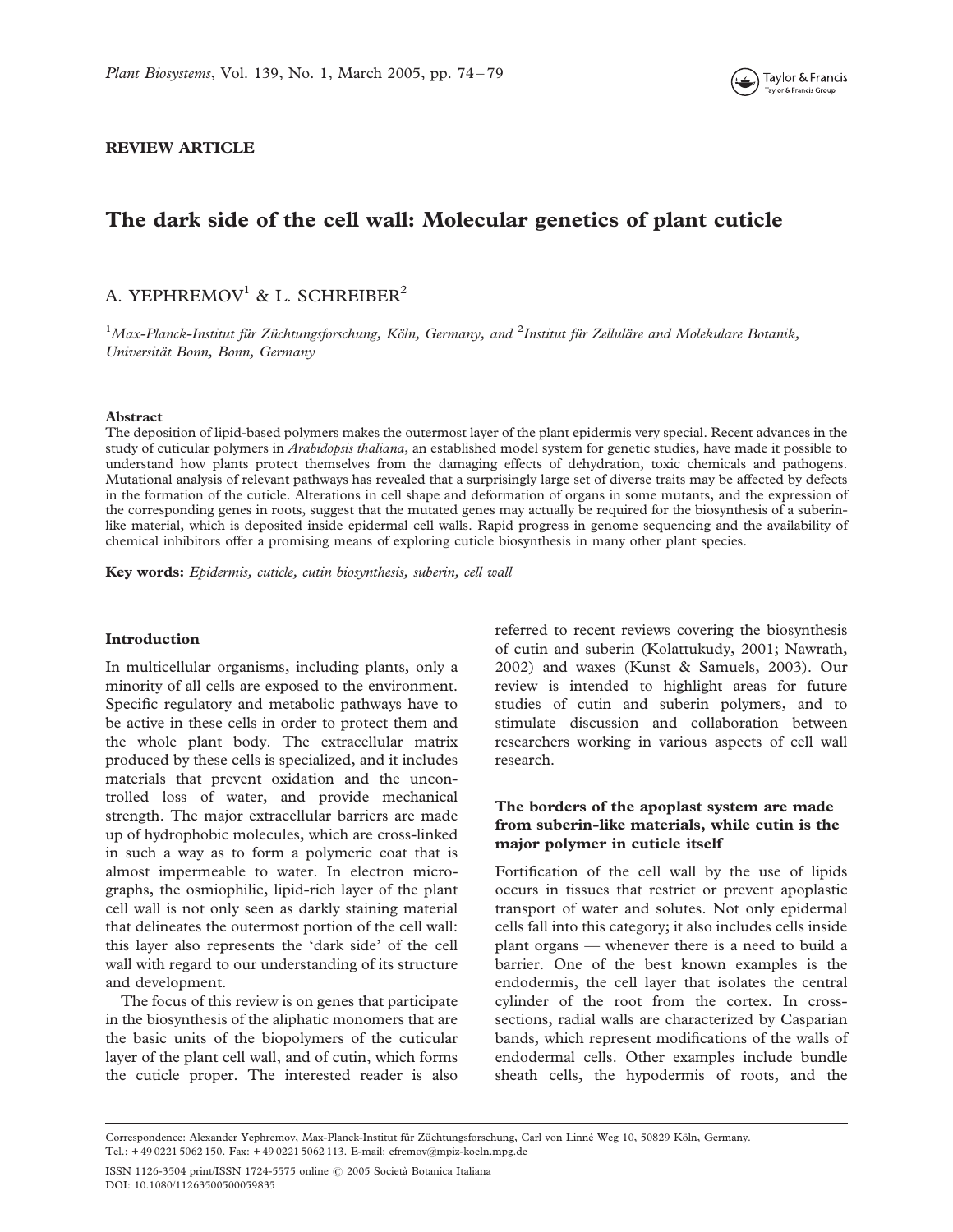epidermal cells of the roots and aerial parts of the plant. Suberin, which consists of a polyester blend of aliphatics, aromatics and glycerol, is the main polymer that provides protection. Suberin is normally deposited on the inner surface of, and inside, cell walls, where it can be detected by staining with a number of lipophilic dyes (e.g., Sudan black) or by the autofluorescence of its aromatic components under UV.

The surfaces of the fruits, leaves and stems of higher plants are covered by a cuticular membrane that can be subdivided into the cuticular layer of the cell wall and the cuticle proper, which often has a lamellate appearance in electron micrographs. In some species, the cuticle proper can be detached and isolated in a relatively pure form, and in such cases its chemical composition is well known (Kolattukudy, 2001). Its major component is cutin. Cutin, like suberin, is a polyester but, in contrast to suberin, aromatic compounds are rare in cutin; furthermore,  $\alpha$ -, $\omega$ -dicarboxylic fatty acids are typically not found among cutin monomers (Kolattukudy, 2001). However, recent data on the chemical composition of Arabidopsis cutin (Bonaventure et al., 2004; Xiao et al., 2004; Yephremov et al., 2004) suggest that cutin and suberin may be quite similar with regard to the amounts of  $\alpha$ -, $\omega$ -dicarboxylic fatty acids that they contain.

Although the primary chemical constituents of suberin and cutin have been the subject of intensive research (Kolattukudy, 2001), the polymer structure of suberin and cutin, and of suberized and cutinized cell walls, is still an enigma. It also remains to be seen whether cell type-dependent differences occur in the monomer composition and structure of cell wallbound polymers. Many mutants defective in cutin biosynthesis have been identified in plants, but no mutants for suberin biosynthesis have been described so far.

## Many roads lead to cuticular mutants

A great deal of knowledge about cuticles has been obtained from structural studies and the use of biochemical methods, but the epidermal cuticle now represents an attractive model system for the geneticist also. However, in sharp contrast to what might be expected, finding mutants for genes involved in the biosynthesis of cutin or the formation of the cuticle has not been easy, as mutant phenotypes often give no immediately obvious indications that they have resulted from cuticular defects. However, a number of defects may now be associated with improper cuticle formation in Arabidopsis mutants: poor growth and performance, sensitivity to low humidity, increased sensitivity to chemicals such as pesticides and herbicides, morphological irregularities in the shapes of organs and single cells, altered resistance to pathogens, distorted cell differentiation, illicit cell – cell interactions and cell death (Table I).

This list suggests a variety of screening protocols; however, the most direct means of screening for cuticular mutants is based on the staining of plants with toluidine blue (Tanaka et al., 2004). All intact plants can take up this cationic dye provided that they are bathed in it for a sufficiently long time. However, cuticular mutants appear to stain faster and more strongly. For Arabidopsis plants growing in liquid medium, exposure to the dye for 2 min allows one to distinguish some mutants, whereas longer exposure periods may be required for plants that have been grown in the greenhouse (A. Y., unpublished data). Although further studies will be required to confirm this, it is likely that the time needed to stain plants is positively correlated with their ability to resist dehydration. Use of other compounds, e.g., fluorescent dyes, will probably allow for more effective high-throughput mutant screening and for the development of assays with which to study the role of the cuticle in the adaptation response.

It has been widely accepted that plant cuticles present barriers to pathogens, and that monomers resulting from the degradation of the cuticle by pathogens may serve as signalling molecules. This issue has recently received renewed attention with the description of the first disease-susceptible or disease-resistant plants with altered cuticle in Arabidopsis (Chassot et al., 2004; Xiao et al., 2004). It can be anticipated that this is an area that will develop rapidly over the coming years.

## Cutin composition in Arabidopsis: An exception to the rule

Analyses of cutin composition in Arabidopsis have been attempted only recently. This is mainly because the cuticle of *Arabidopsis* is only  $20 - 30$  nm thick extraordinarily thin compared with all cuticles that had been analysed previously, which have a thickness of 1  $\mu$ m or more (Nawrath, 2002). Furthermore, the chemical composition of Arabidopsis cutin (Bonaventure et al., 2004; Xiao et al., 2004; Yephremov et al., 2004) is very different from those found in other plants. Besides the typical cutin monomers, such as saturated  $C_{16}$  and  $C_{18}$  hydroxy-fatty acids, one- and two-fold unsaturated  $C_{18}$  diacids have been found as major monomers of Arabidopsis cutin. These compounds have previously been described as major compounds of suberin and not cutin. In addition, 2 hydroxy fatty acids with chain-lengths up to  $C_{26}$  have been identified in *Arabidopsis* cutin (L. S., unpublished data), which are again compounds thought to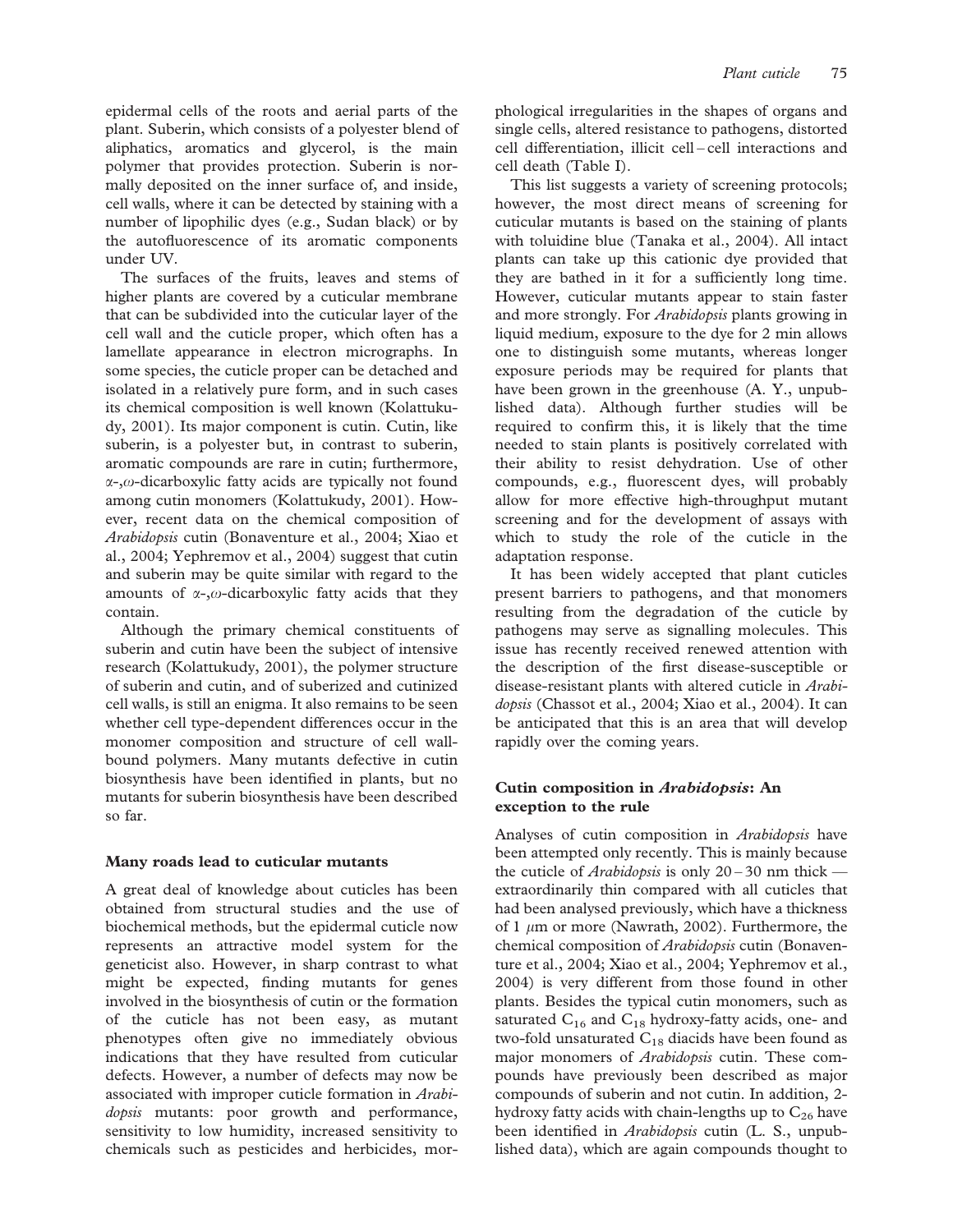#### 76 A. Yephremov & L. Schreiber

Table I. Candidate genes identified by mutation that are directly or indirectly implicated in cutin and suberin biosynthesis in Arabidopsis thaliana. Some genes known only by the map position may be allelic to corresponding genes identified in other laboratories.

| Gene names and AGI Number                                                     | Status           | Putative function                                                          | Reference                                                                                     |
|-------------------------------------------------------------------------------|------------------|----------------------------------------------------------------------------|-----------------------------------------------------------------------------------------------|
| FIDDLEHEAD (FDH);<br>PERMEABLE LEAVES4 (PEL4);<br>At2g26250                   | Cloned           | Putative $\beta$ -ketoacyl-CoA synthase,<br>long chain fatty acid elongase | Lolle et al., 1992; Yephremov et al.,<br>1999; Pruitt et al., 2000; Tanaka et<br>al., 2004    |
| HIGH CARBON DIOXIDE (HIC);<br>At2g46720                                       | Cloned           | Putative $\beta$ -ketoacyl-CoA synthase,<br>long chain fatty acid elongase | Gray et al., 2000                                                                             |
| LACERATA (LCR); CYP86A8;<br>At2g45970                                         | Cloned           | Cytochrome $P_{450}$ , fatty acid $\omega$ -<br>hydroxylase                | Wellesen et al., 2001                                                                         |
| ADHESION OF CALYX EDGES<br>$(ACE);$ HOTHEAD $(HTH);$<br>APB24; At1g72970      | Cloned           | Unknown enzyme                                                             | Lolle et al., 1998; Araki & Nakatani-<br>Goto, 1999; Yephremov et al.,<br>unpublished results |
| LONG-CHAIN ACYL-COA<br>SYNTHETASE2 (LACS2);<br>At1g49430                      | Cloned           | Long-chain acyl-CoA synthetase                                             | Schnurr et al., 2004                                                                          |
| <i>ABERANT INDUCTION OF</i><br>TYPE THREE GENES1 (ATT1)<br>CYP86A2; At4g00360 | Cloned           | Cytochrome P <sub>450</sub> , fatty acid $\omega$ -<br>hydroxylase         | Xiao et al., 2004                                                                             |
| BODYGUARD (BDG)                                                               | Cloned           | Putative carboxyesterase/synthase                                          | Yephremov et al., unpublished<br>results                                                      |
| ABNORMAL LEAF SHAPE<br>$(ALE)$ ; At1g62340                                    | Cloned           | Putative serine protease                                                   | Tanaka et al., 2001                                                                           |
| ARABIDOPSIS CRINKLY4<br>$(ACR4)$ ; At3g59420                                  | Cloned           | Receptor kinase                                                            | Tanaka et al., 2002; Gifford et al.,<br>2003; Watanabe et al., 2004                           |
| PASTICCINO2 (PAS2); PEPINO<br>$(PAP)$ ; At <sub>5g10480</sub>                 | Cloned           | Putative anti-phosphatase                                                  | Faure et al., 1998; Bellec et al.,<br>2002; Haberer et al., 2002                              |
| ACETYL-COA CARBOXYLASE1<br>(ACCI); GURKE (GK);<br>PERMABLE LEAVES2 (PEL2);    | Cloned           | Acetyl-CoA carboxylase                                                     | Baud et al., 2003; Tanaka et al.,<br>2004; Kajiwara et al., 2004                              |
| At1g36160<br>WAX2; YORE-YORE (YRE);<br>PERMABLE LEAVES6 (PEL6);<br>At5g57800  | Cloned           | Unknown enzyme                                                             | Jenks et al., 1996; Chen et al., 2003;<br>Kurata et al., 2003; Tanaka et al.,<br>2004         |
| WAX INDUCER1 (WIN1); SHINE<br>$(SHN)$ ; At1g15360                             | Cloned           | AP2/EREBP transcription factor                                             | Broun et.al., 2004; Aharoni et al.,<br>2004                                                   |
| CER10                                                                         | Mapped           |                                                                            | Koornneef et al., 1989                                                                        |
| CER13                                                                         | Mapped           |                                                                            | Koornneef et al., 1989                                                                        |
| WAX1                                                                          | Mapped           |                                                                            | Jenks et al., 1996                                                                            |
| AIRHEAD (AHD)                                                                 | Mapped           |                                                                            | Lolle et al., 1998                                                                            |
| BULKHEAD (BUD)                                                                | Mapped           |                                                                            | Lolle et al., 1998                                                                            |
| CONEHEAD (COD)                                                                | Mapped           |                                                                            | Lolle et al., 1998                                                                            |
| DEADHEAD (DED)                                                                | Mapped           |                                                                            | Lolle et al., 1998                                                                            |
| POTHEAD (PHD)                                                                 | Mapped           |                                                                            | Lolle et al., 1998                                                                            |
| THUNDERHEAD (THD)                                                             | Mapped           |                                                                            | Lolle et al., 1998                                                                            |
| PERMEABLE LEAVES1 (PEL1)                                                      | Mapped           |                                                                            | Tanaka et al., 2004                                                                           |
| PERMEABLE LEAVES3 (PEL3)<br>PERMEABLE LEAVES5 (PEL5)                          | Mapped<br>Mapped |                                                                            | Tanaka et al., 2004<br>Tanaka et al., 2004                                                    |

be typical of suberin (Schreiber et al. 1999 ). It remains to be seen whether these findings are specific for Arabidopsis cutin. However, the combination of biochemical and genetic approaches in Arabidopsis now offers an opportunity to understand the biosynthesis and assembly of the cuticular barrier in the cell wall.

## Enzymic functions responsible for cuticle biosynthesis

Many of the enzymic activities involved in cuticle formation may be inferred from an analysis of the composition of cutin and suberin, but a detailed characterization of individual enzymes is either lacking altogether or incomplete. The WAX2/YRE protein is a particularly interesting example, because both cuticle structure and wax biosynthesis appear to be affected in a wax2/yre mutant (Chen et al., 2003; Kurata et al., 2003). It is conceivable that the two pathways (cutin biosynthesis and wax biosynthesis) may be linked, if they share an intermediate compound in a chain of enzymic reactions. On the basis of its sequence alone, it is difficult to discern at what junction point WAX2/YRE might act. FDH, a member of the FATTY ACID ELONGATION1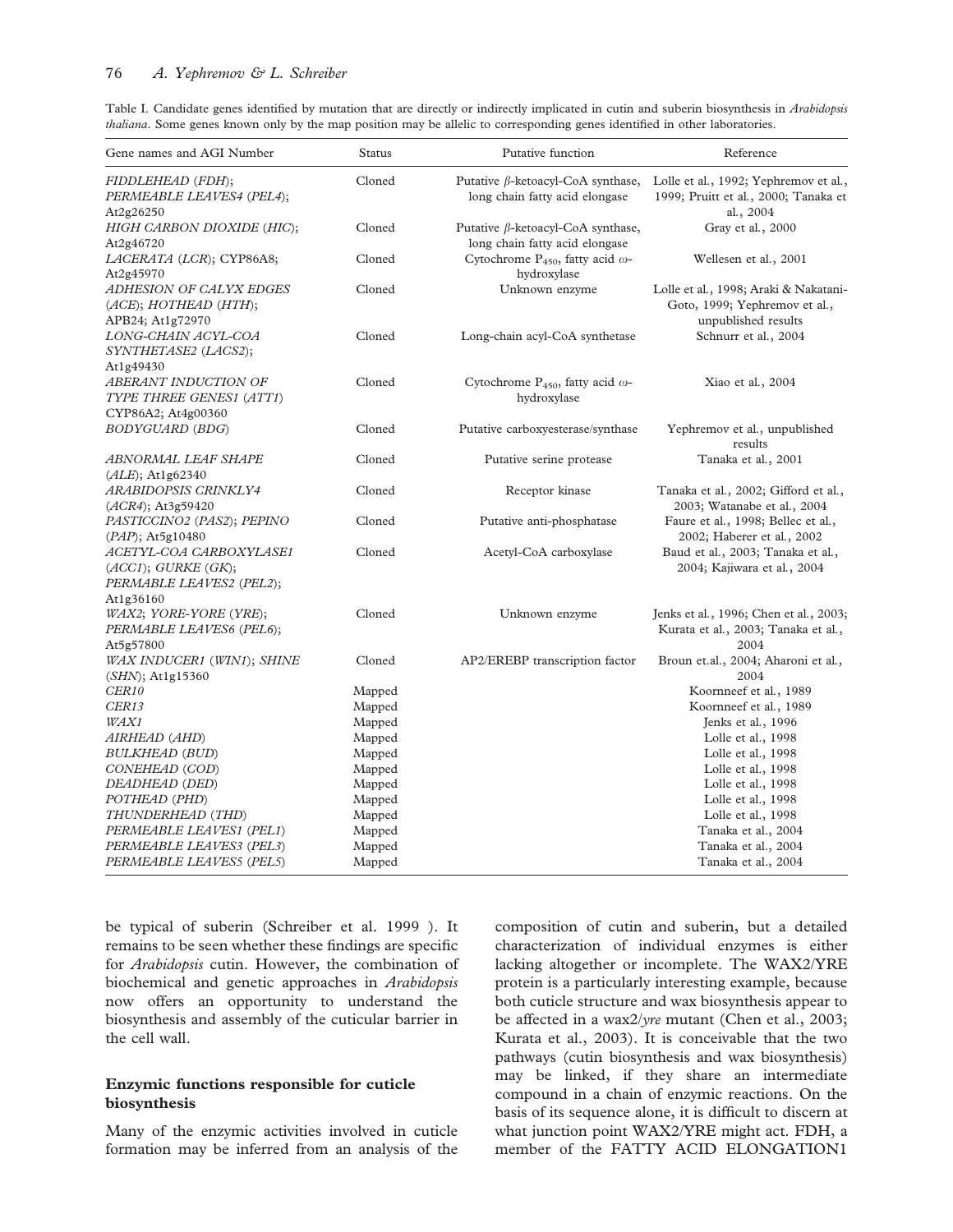family is another enigmatic protein whose enzymic function remains unknown, despite indications that it may be a  $\beta$ -ketoacyl-CoA synthase and efforts to express it in yeast and in Arabidopsis seeds (Efremova et al., 2005; Trenkamp et al., 2004).

#### Genes that control cuticle development

Table I lists a number of genes that may be directly or indirectly involved in cutin formation in Arabidopsis. So far, most efforts have been concentrated on genes that are likely to be required for particular steps in the biosynthesis of cutin. However, regulatory aspects of this pathway and its relationship to the biosynthesis of other polymers and constituents of the cell wall are now coming into focus. Thus, SHN1/WIN1, which encodes an AP2/EREBP transcription factor, may be involved in regulating the metabolism of lipid and/or cell wall components, although its precise biological function has still to be determined (Aharoni et al., 2004; Broun et al., 2004). Candidates for transcription factors that may participate in the regulation of FDH have been found in a yeast one-hybrid screen (A. Y., unpublished results) based on conserved DNA motifs identified in the promoters of FDH and the orthologous ANTI-RRHINUM FIDDLEHEAD (AFI) gene (Efremova et al., 2005). Table I does not include the genes AtML1 and PDF, which code for homeobox proteins that are required to maintain the identity of epidermal cells (Abe et al., 2003). However, these genes may function upstream from specific transcription factors, such as SHN1/WIN1, that control the expression of cuticular enzymes in the epidermis.

Many mutants listed in Table I were not originally classified as having cuticular defects, but have been included on the basis of their phenotypic similarities to known cuticular mutants. For example, the pasticcino (pas) mutants were described as cell differentiation and proliferation mutants, but pas2 produces post-genital organ fusions (Bellec et al., 2002) very much like those seen in a well-known class of cuticular mutant (Lolle et al., 1998). Therefore it will be interesting to see whether the cuticle of pas mutants is actually defective.

## Time to move beyond Arabidopsis?

Arabidopsis is not the only plant in which genes involved in the formation of cuticle are known. A number of candidate mutants can be found in the Maize Genetics and Genomics Database (http:// www.maizegdb.org/) (Yephremov et al., 1999) but only two of these, *ad1* and *cr4*, have been characterized in any detail. It seems highly desirable to extend genetic and molecular studies on cuticle to other species, including crop plants, to address biodiversity



Figure 1. Scanning electron micrograph of the adaxial leaf surface of the lcr (lacerata) mutant of Arabidopsis. Bulging of epidermal cells in  $\text{Ler}$  (Wellesen et al., 2001) may be similar to that seen in cell wall biosynthesis-deficient mutants, e.g.  $rsw1$  (Williamson et al., 2001). Does this mean that cell wall-bound lipid polymers, cutin and suberin, play a role in cell shape maintenance? Scale  $bar = 100 \mu m$ .

issues. The sequencing of the rice genome and ongoing projects in several other species provide unprecedented opportunities for mutant screening using reverse genetics.

Chemical genetics or the use of chemical inhibitors offers an alternative for exploring cuticle biosynthesis in various plant species where relevant mutants are not yet available (Lequeu et al., 2003; Efremova et al., 2005).

## Do gene expression studies suggest rethinking gene functions?

Thirteen of the genes listed in Table I have been cloned, and some, like FDH, WAX2/YRE, BDG and APB24, have been shown to be epidermis-specific. Surprisingly, these studies revealed expression of the genes in root cells as well, although roots are considered to synthesize suberin rather than cutin, suggesting either that this tenet of plant biology does not hold or that the genes are involved in the biosynthesis of both cutin and suberin. If the latter is the case, then the intriguing questions are whether epidermal cell walls in the relevant mutants are defective in the accumulation of suberin, which is a functional component of cell walls, and whether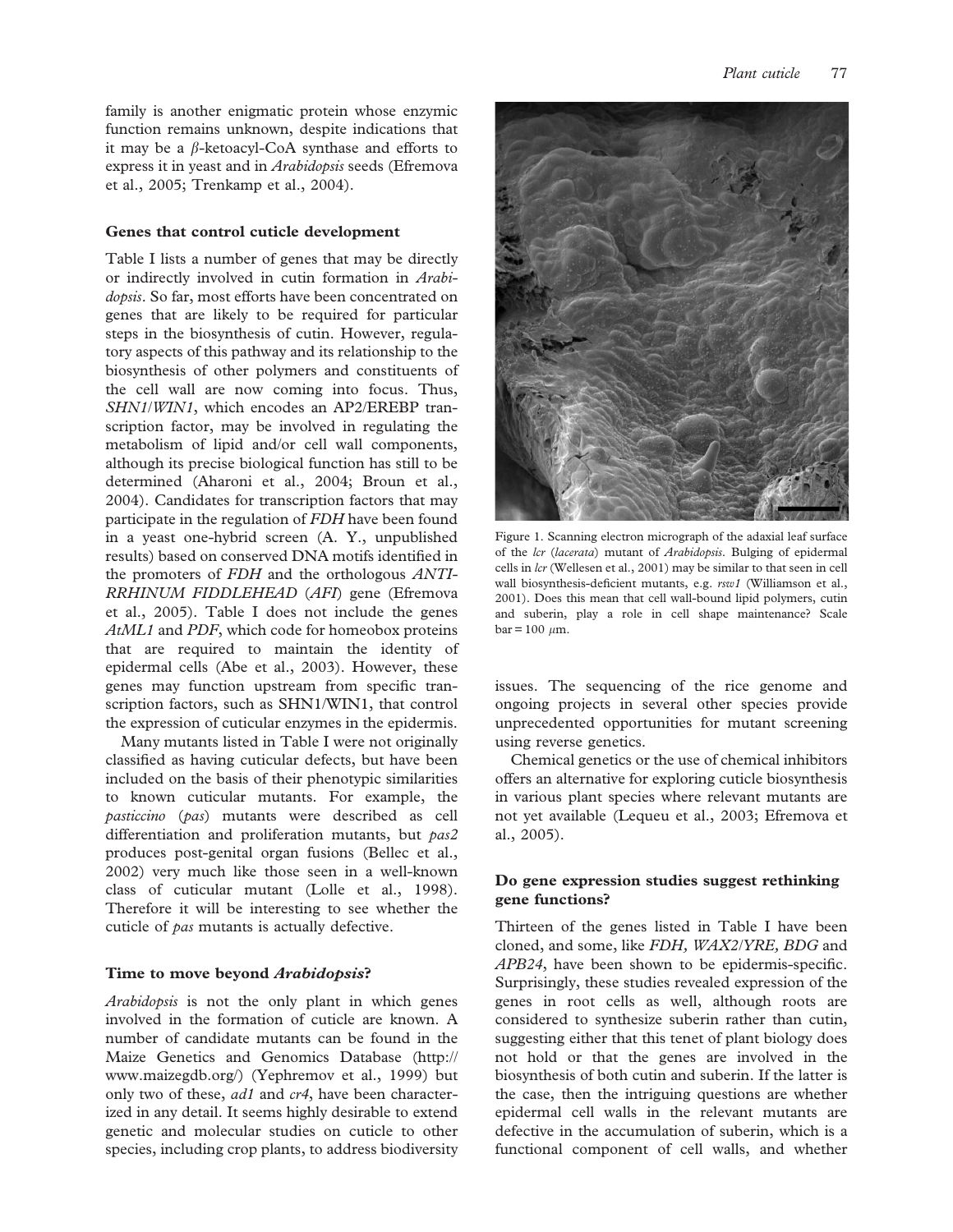these defects might not be responsible for at least some of the mutant phenotypes. In particular, a number of mutants listed in Table I (e.g.,  $fdh$ , wax2/ yre, lcr, bdg) exhibit leaf deformations and irregularities in epidermal cell shape, which, in some cases, are reminiscent of those in mutants that are unable to carry out particular steps in cell wall biosynthesis (e.g., radially swollen1(rsw1)/cellulose synthase A1(cesA1) (Williamson et al., 2001) and root epidermal bulger1(reb1)/root hair deficient1(rhd1) (Seifert et al., 2002).

Other tissues which should be analysed in this respect are the papillar region and the septum of the pistil and the endothelium of the ovule, because these tissues participate in cell – cell interactions with pollen and the pollen tube, or border the nucellus and embryo sac. Isolating properties of the cell wall or cuticle in these cases may be critical for the regulation of cell – cell communication and development. It has been shown that FDH is expressed in the inner integument (Efremova et al., 2005), corroborating the earlier finding by transmission electron microscopy that an electron-dense layer can be seen facing the embryo sac on inner cell walls of the inner integument (Beeckman et al., 2000).

## **Conclusions**

Plant cells are surrounded by the cell wall, which forms a relatively strong envelope. However, it is not sufficiently robust to provide protection against hostile environmental factors. The development of extracellular barriers to water- and solute-flow has allowed plants to bolster their defences against such factors and to regulate apoplastic transport. The extracellular framework of several cell types is strengthened by the deposition of hydrophobic lipid-based biopolymers. An integral view of how extracellular barriers are constructed needs to take into account all cell wall materials, including polysaccharides, proteins and lipid-based cell wallbound polymers. This area, also important from a practical perspective, is ideally suited for collaborative research interactions, and will no doubt stimulate such cooperative projects in the coming years.

#### References

- Abe M, Katsumata H, Komeda Y, Takahashi T. 2003. Regulation of shoot epidermal cell differentiation by a pair of homeodomain proteins in Arabidopsis. Development 130:635 – 643.
- Aharoni A, Dixit S, Jetter R, Thoenes E, van Arkel G, Pereira A. 2004. The SHINE clade of AP2 domain transcription factors activates wax biosynthesis, alters cuticle properties, and confers drought tolerance when overexpressed in Arabidopsis. Plant Cell 16:2463 – 2480.
- Araki T, Nakatani-Goto M. 1999. Arabidopsis ADHESION OF CALYX EDGES (ACE), genomic. Published Only in DataBase.
- Baud S, Guyon, V, Kronenberger J, Wuilleme S, Miquel M, Caboche M, Lepiniec L, Rochat C. 2003. Multifunctional acetyl-CoA carboxylase 1 is essential for very long chain fatty acid elongation and embryo development in Arabidopsis. Plant J 33: 75 – 86.
- Beeckman T, De Rycke R, Viane R, Inzé D. 2000. Histological study of seed coat development in Arabidopsis thaliana. J Plant Res 113:139 – 148.
- Bellec Y, Harrar Y, Butaeye C, Darnet S, Bellini C, Faure J-D. 2002. PASTICCINO2 is a protein tyrosine phosphatase-like involved in cell proliferation and differentiation in Arabidopsis. Plant J 32:713 – 722.
- Bonaventure G, Beisson F, Ohlrogge J, Pollard M. 2005. Analysis of the aliphatic monomer composition of polyesters associated with Arabidopsis epidermis: occurrence of octadeca-cis-6, cis-9 diene-1,18-dioate as the major component. Plant J. 40:902 – 930.
- Broun P, Poindexter P, Osborne E, Jiang C-Z, Riechmann JL. 2004. WIN1, a transcriptional activator of epidermal wax accumulation in Arabidopsis. Proc Natl Acad Sci USA 101:4706 – 4711.
- Chassot C, Nawrath C, Métraux J-P. 2004. Sensing of cuticular defects leads to pathogen defense. X Cell Wall Meeting, Aug 29 – Sep 3, Sorrento, Italy. p 49.
- Chen X, Goodwin SM, Boroff VL, Liu X, Jenks MA. 2003. Cloning and characterization of the WAX2 gene of Arabidopsis involved in cuticle membrane and wax production. Plant Cell 15:1170 – 1185.
- Efremova N, Schreiber L, Bär S, Heidmann I, Huijser P, Wellesen K, Schwarz-Sommer Z, Saedler H, Yephremov A. 2005. Functional conservation and maintenance of expression pattern of FIDDLEHEAD-like genes in Arabidopsis and Antirrhinum. Plant Mol Biol 56:821 – 837.
- Faure J-D, Vittorioso P, Santoni V, Fraisier V, Prinsen E, Barlier I, Van Onckelen H, Caboche M, Bellini C. 1998. The PASTICCINO genes of Arabidopsis thaliana are involved in the control of cell division and differentiation. Development 125: 909 – 918.
- Gifford ML, Dean S, Ingram GC. 2003. The Arabidopsis ACR4 gene plays a role in cell layer organisation during ovule integument and sepal margin development. Development 130: 4249 – 4258.
- Gray JE, Holroyd GH, van der Lee FM, Bahrami AR, Sijmons PC, Woodward FI, Schuch W, Hetherington AM. 2000. The  $HIC$  signalling pathway links  $CO<sub>2</sub>$  perception to stomatal development. Nature 408: 713 – 716.
- Haberer G, Erschadi S, Torres-Ruiz RA. 2002. The Arabidopsis gene PEPINO/PASTICCINO2 is required for proliferation control of meristematic and non-meristematic cells and encodes a putative anti-phosphatase. Dev Genes Evol 212: 542 – 550.
- Jenks MA, Rashotte AM, Tuttle HA, Feldmann KA. 1996. Mutants in Arabidopsis thaliana altered in epicuticular wax and leaf morphology. Plant Physiol 110: 377 – 385.
- Kolattukudy PE. 2001. Polyesters in higher plants. In: Babel W, Steinbuechel A, editors. Advances in biochemical engineering biotechnology. Biopolyesters. Berlin: Springer-Verlag. pp 1 – 49.
- Kajiwara T, Furutani M, Hibara K, Tasaka M. 2004. The GURKE gene encoding an acetyl-CoA carboxylase is required for partitioning the embryo apex into three subregions in Arabidopsis. Plant Cell Physiol 45: 1122 – 1128.
- Koornneef M, Hanhart CJ, Thiel F. 1989. A genetic and phenotypic description of eceriferum (cer) mutants in Arabidopsis thaliana. J Heredity 80: 118-122.